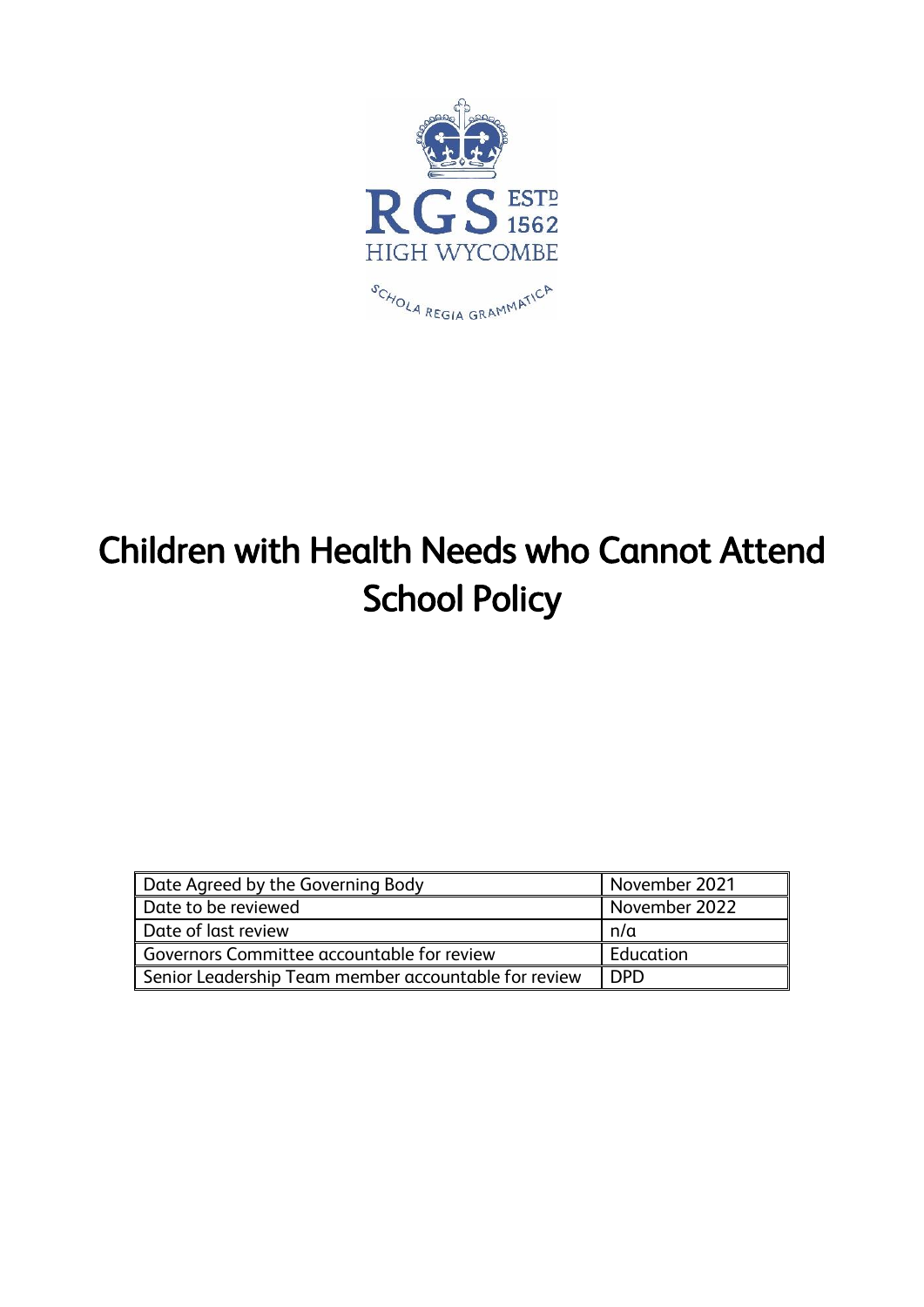# Content:

- 1. Aims
- 2. Legislation and guidance
- 3. The responsibilities of the school
	- 3.1 If the school makes arrangements
	- 3.2 If the Local Authority makes arrangements
	- 3.3 The Governing Board and Head Teacher are responsible for
	- 3.4 The SENDCo is responsible for
	- 3.5 Teachers and Support Staff are responsible for
- 4. Absences
- 5. Support for students
- 6. Monitoring arrangements
- 7. Definitions
- 8. Links to other policies

# 1. Aims

This policy aims to ensure that:

- Suitable education is arranged for students on roll who cannot attend school due to health needs;
- Students, staff and parents understand what the school is responsible for when this education is being provided by the local authority.

The Royal Grammar School aims to ensure that all children who are unable to attend school due to medical needs, and who would not receive suitable education without such provision, continue to have access to as much education as their medical condition allows, to enable them to reach their full potential.

Due to the nature of their health needs, some children may be admitted to hospital or placed in alternative forms of education provision. We recognise that, whenever possible, students should receive their education within their school and the aim of the provision will be to reintegrate students back into school as soon as they are well enough.

We understand that we have a continuing role in a student's education whilst they are not in school and will work with the LA, healthcare partners and families to ensure that all children with medical needs receive the right level of support to enable them to maintain links with their education.

## 2. Legislation and guidance

This policy has due regard to all relevant legislation and statutory guidance including, but not limited to, the following:

- [Education Act 1996](https://www.legislation.gov.uk/ukpga/1996/56/section/19)
- Equality Act 2010
- Data Protection Act 2018
- DfE (2013) 'Ensuring a good education for children who cannot attend school because of health needs'
- DfE (2017) 'Supporting students at school with medical conditions'.

This policy should be read in conjunction with other relevant policies:

- **Behaviour Policy**
- Child Protection and Safeguarding Policy

November 2021 RGS Children with Health Needs who Cannot Attend School Policy 2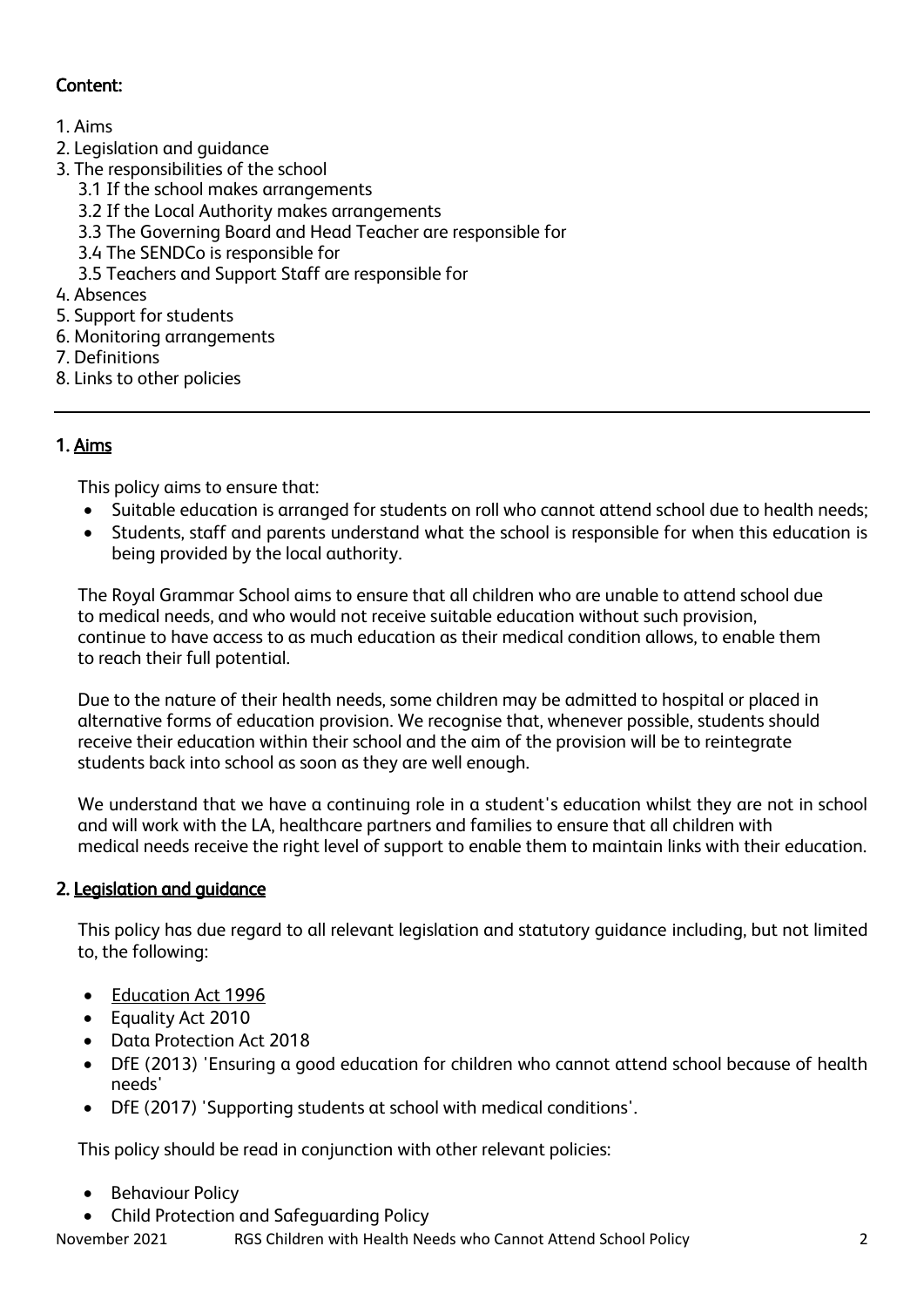- E-Safety Policy
- Equalities Policy
- Home-School Agreement
- School rules
- Sixth Form Agreement

## 3. The responsibilities of the school

#### 3.1 If the school makes arrangements – Year 7-13

Initially, the school will attempt to make arrangements to deliver suitable education for children with health needs who cannot attend school.

The Head of Year with support of the SENDCo will be responsible for making and monitoring these arrangements. The Head of Year will lead the team around a child supported by the Form Tutor, Matron, The Student Development Assistant, SEND team and Attendance Officer. A meeting will be made with parents / carers to discuss arrangements for working from home or hospital. A plan will be drawn up detailing agreed actions from the discussion, the plan will be signed by school and parents / carers. The plan will then be carried out to deliver education to the child.

Arrangements could include online learning, sending work home, or attending a hospital school, work will be prepared by class teachers.

The student will be slowly integrated back into school with either alternative arrangements to make it possible such as alternative provision for break or lunch times or the student may come back into school on a reduced timetable until their health needs have been met.

## 3.2 If the Local Authority makes arrangements – Year 7-11

If the school can't make suitable arrangements, Buckinghamshire Local Authority will become responsible for arranging suitable education for these children.

The LA should:

- Provide such education when it is clear that a student will be away from school for 15 days or more, whether consecutive or cumulative. They should liaise with the appropriate medical professionals to ensure minimal delay in arranging appropriate provision for the student. Ensure the education students receive is of good quality, allows them to take appropriate qualifications, prevents them from falling behind their peers in school, and allows them to reintegrate successfully back into school as soon as possible.
- Address the needs of individual students in arranging provision.
- Have a named officer responsible for the education of children with additional health needs and ensure parents know who this is. The Head of Year will lead the team around a child supported by the Form Tutor, Matron, The Student Development Assistant, SEND team and Attendance Officer.
- Have a written, publicly accessible policy statement on their arrangements to comply with their legal duty towards children with additional health needs.
- Review the provision offered regularly to ensure that it continues to be appropriate for the child and that it is providing suitable education.
- Give clear policies on the provision of education for children and young people under and over compulsory school age.

The LA should not:

November 2021 RGS Children with Health Needs who Cannot Attend School Policy 3 • Have processes or policies in place which prevent a child from getting the right type of provision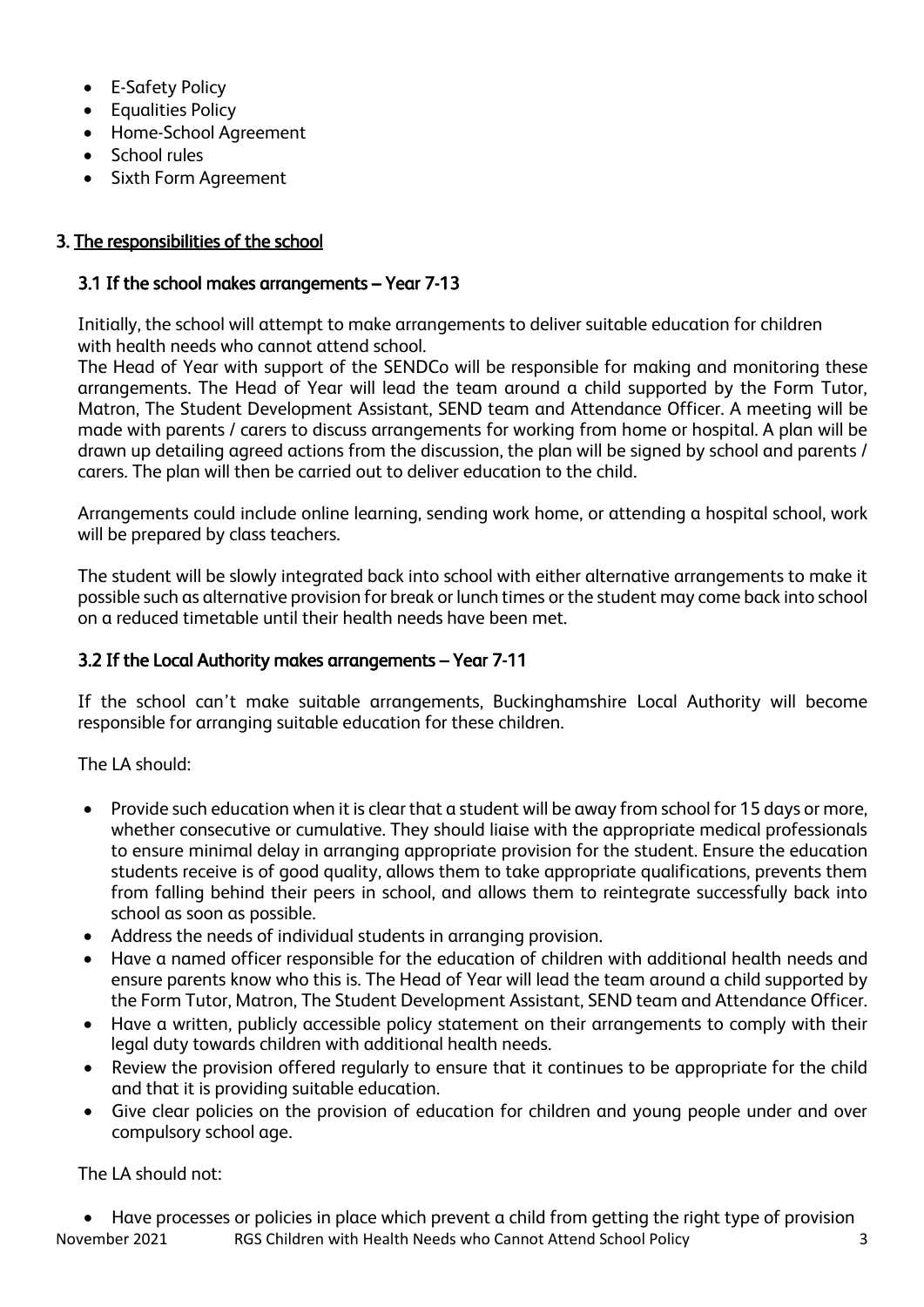and a good education.

- Withhold or reduce the provision, or type of provision, for a child because of how much it will cost.
- Have policies based upon the percentage of time a child is able to attend school rather than whether the child is receiving a suitable education during that attendance.
- Have lists of health conditions which dictate whether or not they will arrange education for children or inflexible policies which result in children going without suitable full-time education (or as much education as their health condition allows them to participate in). In cases where the local authority makes arrangements, the school will:
- Work constructively with the local authority, providers, relevant agencies and parents to ensure the best outcomes for the student;
- Share information with the local authority and relevant health services as required;
- Help make sure that the provision offered to the student is as effective as possible and that the child can be reintegrated back into school successfully.

When reintegration is anticipated, work with the local authority to:

- Plan for consistent provision during and after the period of education outside the school, allowing the student to access the same curriculum and materials that they would have used in school as far as possible;
- Enable the student to stay in touch with school life (e.g. through newsletters, emails, invitations to school events or internet links to lessons from their school);
- Create individually tailored reintegration plans for each child returning to school;
- Consider whether any reasonable adjustments need to be made.

## 3.3 The Governing Body and Head Teacher are responsible for:

- Ensuring arrangements for students who cannot attend school as a result of their medical needs are in place and are effectively implemented.
- Ensuring the termly review of the arrangements made for students who cannot attend school due to their medical needs.
- Ensuring the roles and responsibilities of those involved in the arrangements to support the needs of students are clear and understood by all.
- Ensuring robust systems are in place for dealing with health emergencies and critical incidents, for both on- and off-site activities.
- Ensuring staff with responsibility for supporting students with health needs are appropriately trained.
- Appointing a named member of staff who is responsible for students with healthcare needs and liaises with parents, students, the LA, key workers and others involved in the student's care.
- Providing teachers who support students with health needs with suitable information relating to a student's health condition and the possible effect the condition and/or medication taken has on the student.
- Notifying the LA when a student is likely to be away from the school for a significant period of time due to their health needs.

## 3.4 The SENCo and Head of Year and team are responsible for:

- Dealing with students who are unable to attend school because of medical needs.
- Actively monitoring student progress and reintegration into school.
- Supplying students' education providers with information about the child's capabilities, progress and outcomes.
- Liaising with the headteacher, education providers and parents to determine students' programmes of study whilst they are absent from school.
- The students' Head of Year will provide a link between students and their parents, and the LA.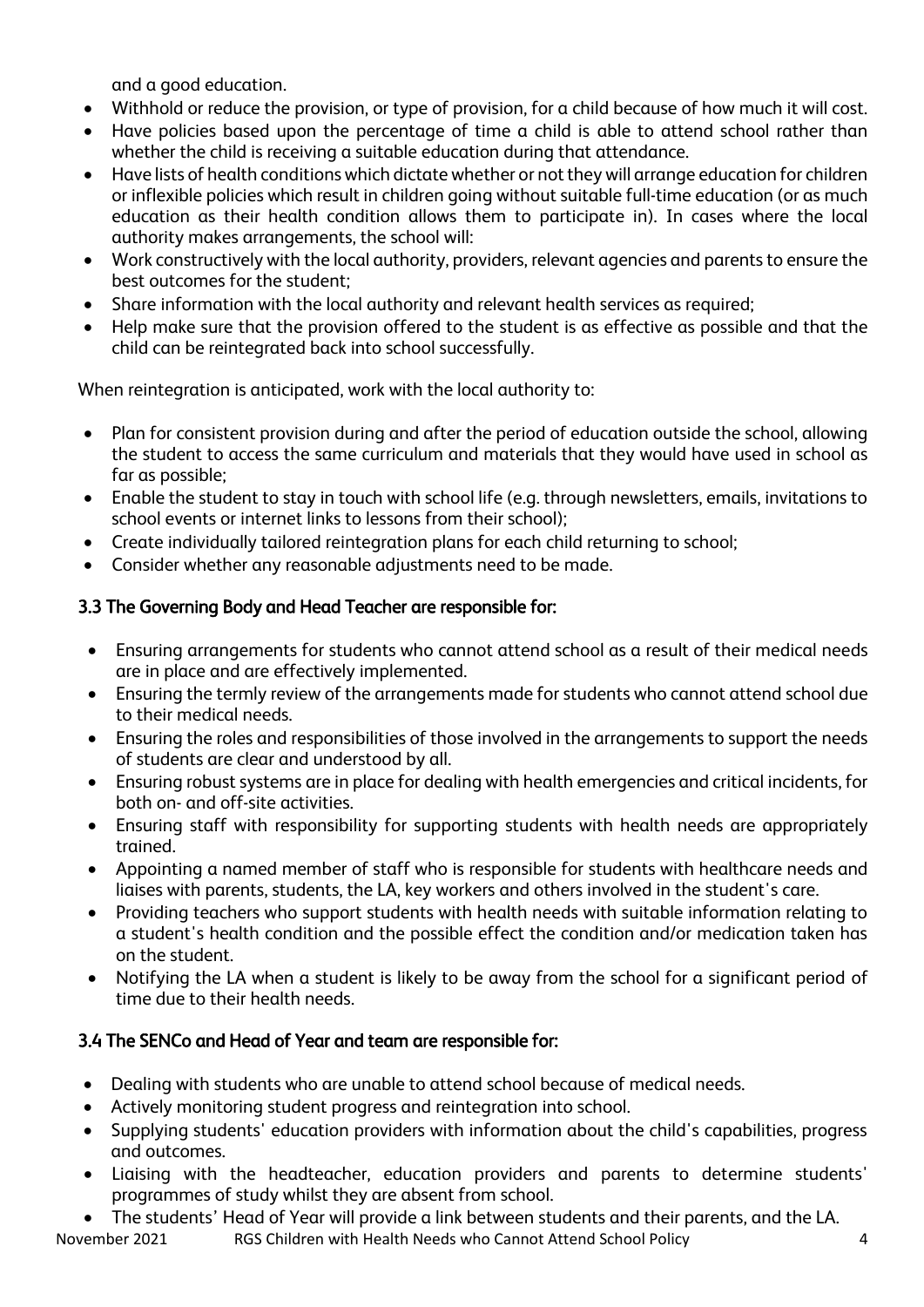#### 3.5 Teachers and Support Staff are responsible for:

- Understanding confidentiality in respect of students' health needs.
- Designing lessons and activities in a way that allows those with health needs to participate fully and ensuring students are not excluded from activities that they wish to take part in without a clear evidence-based reason.
- Understanding their role in supporting students with health needs and ensuring they attend the required training.
- Ensuring they are aware of the needs of their students through the appropriate and lawful sharing of the individual student's health needs.
- Ensuring they are aware of the signs, symptoms and triggers of common life-threatening medical conditions and know what to do in an emergency. Keeping parents informed of how their child's health needs are affecting them whilst in the school.

#### 4. Absences

- Parents are advised to contact the school on the first day their child is unable to attend due to illness.
- Absences due to illness will be authorised unless the school has genuine cause for concern about the authenticity of the illness.
- The school will provide support to students who are absent from school because of illness for a period of less than 15 school days by liaising with the student's parents to arrange schoolwork as soon as the student is able to cope with it or part-time education at school. The school will give due consideration to which aspects of the curriculum are prioritised in consultation with the student, their family and relevant members of staff.
- For periods of absence that are expected to last for 15 or more school days, either in one absence or over the course of a school year, the named person with responsibility for students with health needs will notify the LA, who will take responsibility for the student and their education.
- Where absences are anticipated or known in advance, the school will liaise with the LA to enable education provision to be provided from the start of the student's absence.
- For hospital admissions, the appointed named member of staff will liaise with the LA regarding the programme that should be followed while the student is in hospital.
- The LA will set up a personal education plan (PEP) for the student which will allow the school, the LA and the provider of the student's education together.
- The school will monitor student attendance and mark registers to ensure it is clear whether a student is, or should be, receiving education otherwise than at school.
- The school will only remove a student who is unable to attend school because of additional health needs from the school roll where: The student has been certified by the school's medical officer as unlikely to be in a fit state of health to attend school, before ceasing to be of compulsory school age; and Neither the student nor their parent has indicated to the school the intention to continue to attend the school, after ceasing to be of compulsory school age.
- A student unable to attend school because of their health needs will not be removed from the school register without parental consent and certification from the school's medical officer, even if the LA has become responsible for the student's education.

#### 5. Support for students

• Where a student has a complex or long-term health issue, the school will discuss the student's needs and how these may be best met with the LA, relevant medical professionals, parents and, where appropriate, the student. The LA expects the school to support students with health needs to attend full-time education wherever possible, or for the school to make reasonable adjustments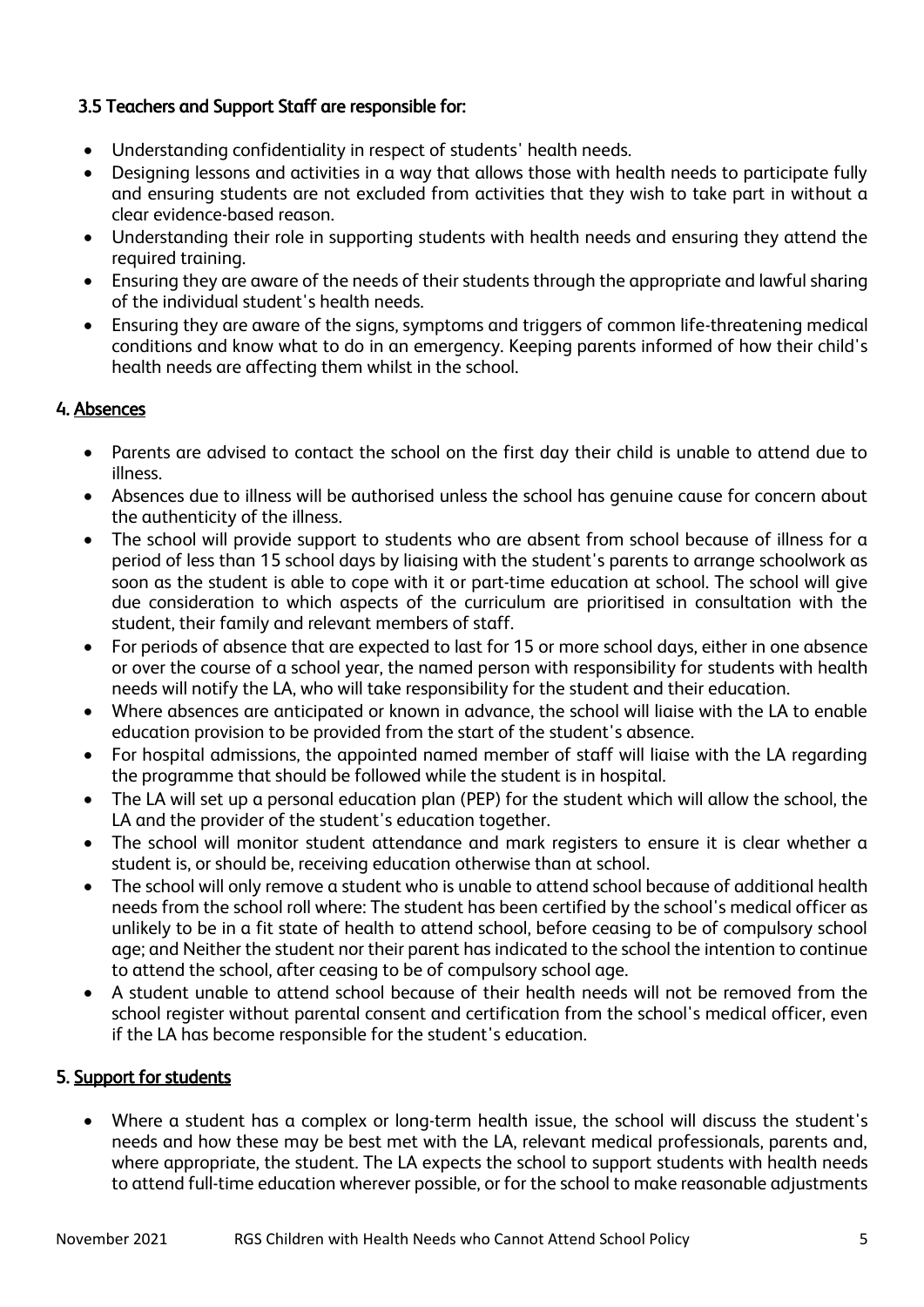to students' programmes of study where medical evidence supports the need for those adjustments.

- The school will make reasonable adjustments under students' individual healthcare plans (IHCPs), in accordance with the Supporting Students with Medical Conditions Policy.
- Students admitted to hospital will receive education as determined appropriate by the medical professionals and hospital tuition team at the hospital concerned.
- During a period of absence, the school will work with the provider of the student's education to establish and maintain regular communication and effective outcomes.
- Whilst a student is away from school, the school will work with the LA to ensure the student can successfully remain in touch with their school using the following methods: School newsletters, Emails, Invitations to school events, cards or letters from peers and staff.
- Where appropriate, the school will provide the student's education provider with relevant information, curriculum materials and resources.
- To help ensure a student with additional health needs is able to attend school following an extended period of absence, the following adaptations will be considered:
- A personalised or part-time timetable, drafted in consultation with the named staff member;
- Access to additional support in school;
- Online access to the curriculum from home;
- Movement of lessons to more accessible rooms;
- Places to rest at school;
- Special exam arrangements to manage anxiety or fatigue.

## 6. Monitoring arrangements

This policy will be reviewed annually by the SENDCo. At every review, it will be approved by the Education committee of the governing board.

Any changes in the policy will be clearly communicated to all members of staff involved in supporting students with additional health needs, and to parents and students themselves.

## 7. Definitions

Children who are unable to attend school as a result of their medical needs may include those with:

- Physical health issues.
- Physical injuries.
- Mental health problems, including anxiety issues.
- Emotional difficulties or school refusal.
- Progressive conditions.
- Terminal illnesses.
- Chronic illnesses.

Children who are unable to attend mainstream education for health reasons may attend any of the following:

- Hospital school: a special school within a hospital setting where education is provided to
- give continuity whilst the child is receiving treatment
- Home tuition: many LAs have home tuition services that act as a communication channel
- between schools and students on occasions
- Where students are too ill to attend school and are receiving specialist medical treatment.
- Medical PRUs: these are LA establishments that provide education for children unable to
- attend their registered school due to their medical needs.